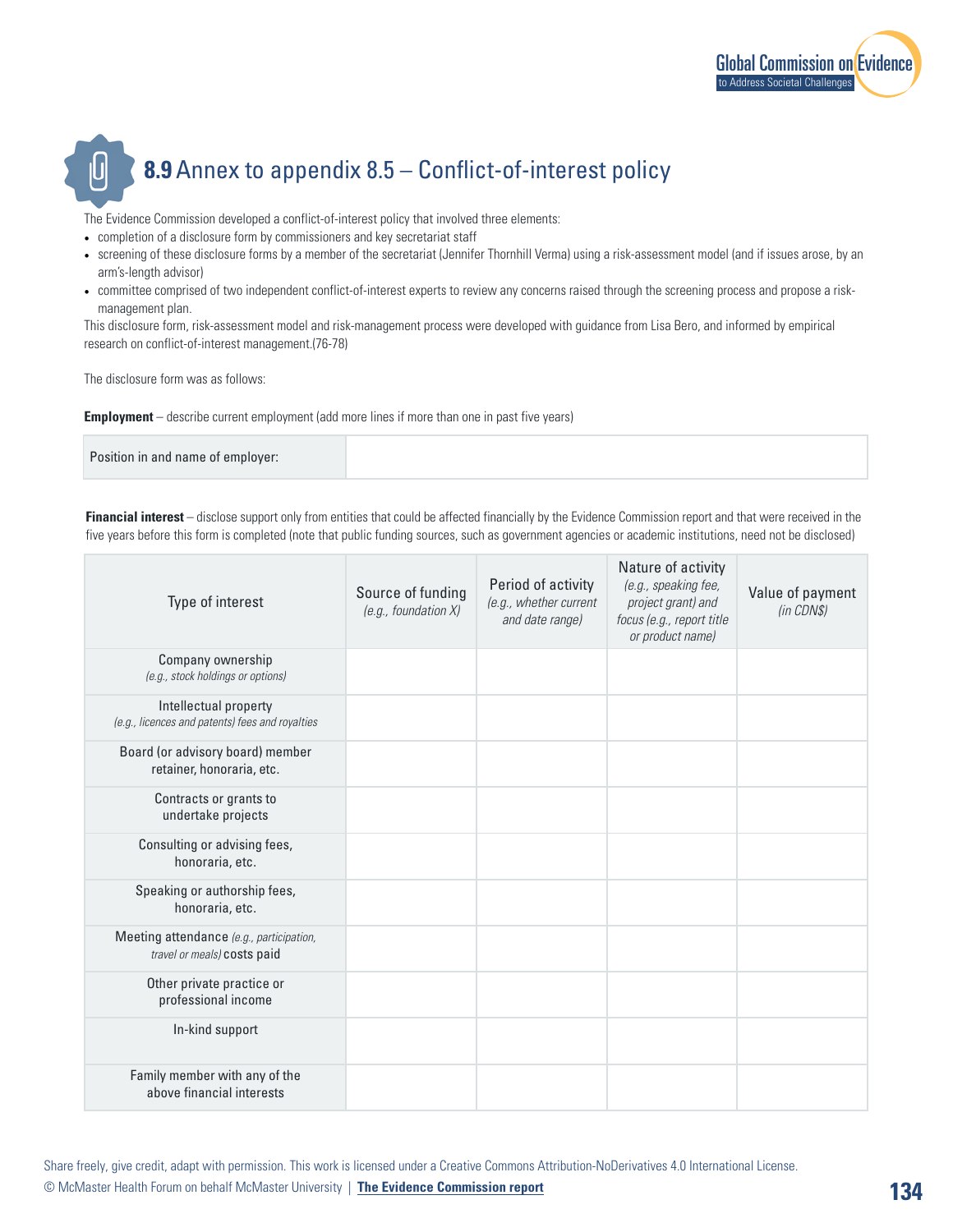**Organizational interest** – disclose relationships with additional organizations (i.e., not meeting the criteria above) that have a pecuniary or non-pecuniary interest in the Evidence Commission report and that were held in the five years before this form is completed

| Type of interest                                                                                                                                                                                                         | Type of relationship<br>(e.g., employment, leadership position or<br>memberl | Description |
|--------------------------------------------------------------------------------------------------------------------------------------------------------------------------------------------------------------------------|------------------------------------------------------------------------------|-------------|
| Relationship with organizations with financial<br>links or other affiliations with industry<br>groups that stand to benefit from or may be<br>affected by the Evidence Commission report<br>(e.g., professional society) |                                                                              |             |
| Relationship with organizations that<br>advocate known industry or policy positions                                                                                                                                      |                                                                              |             |
| Family member with either of the above<br>organizational interests                                                                                                                                                       |                                                                              |             |

## **Other**

| Are there any other relevant interests,       |
|-----------------------------------------------|
| $\mid$ factors or circumstances not addressed |
| above?                                        |

## **Additional information**

| Is there any additional information you     |
|---------------------------------------------|
| would like to provide relating to the above |
| declaration of interests?                   |

The risk-assessment model involved consideration of the following factors:

- context and relevance to the work of the Evidence Commission
- nature of relationship (financial, personal, relevance)
- amount of relationship (financial)
- duration of relationship
- number of relationships (e.g., financial ties with a single company or many companies)
- type of company (relevance to the work in question and whether it could profit if recommendations are favourable; reputational risk)
- direct or indirect payments (e.g., to person or institution)
- level of control (e.g., company board member versus one-off consultant)
- risk of bias (e.g., in making recommendations).

The risk-management plan considered:

- risk level (high, medium or low)
- management options, which included:
	- strategies to eliminate conflicts (e.g., good-faith effort by the secretariat to identify commissioners with no conflicts; prospective candidates do not agree to become a commissioner or eliminate all financial ties)
	- strategies to mitigate conflicts (e.g., commissioners and secretariat staff members to not participate in related discussion, in drafting or revising sections or recommendations, or in voting or ratifying recommendations).